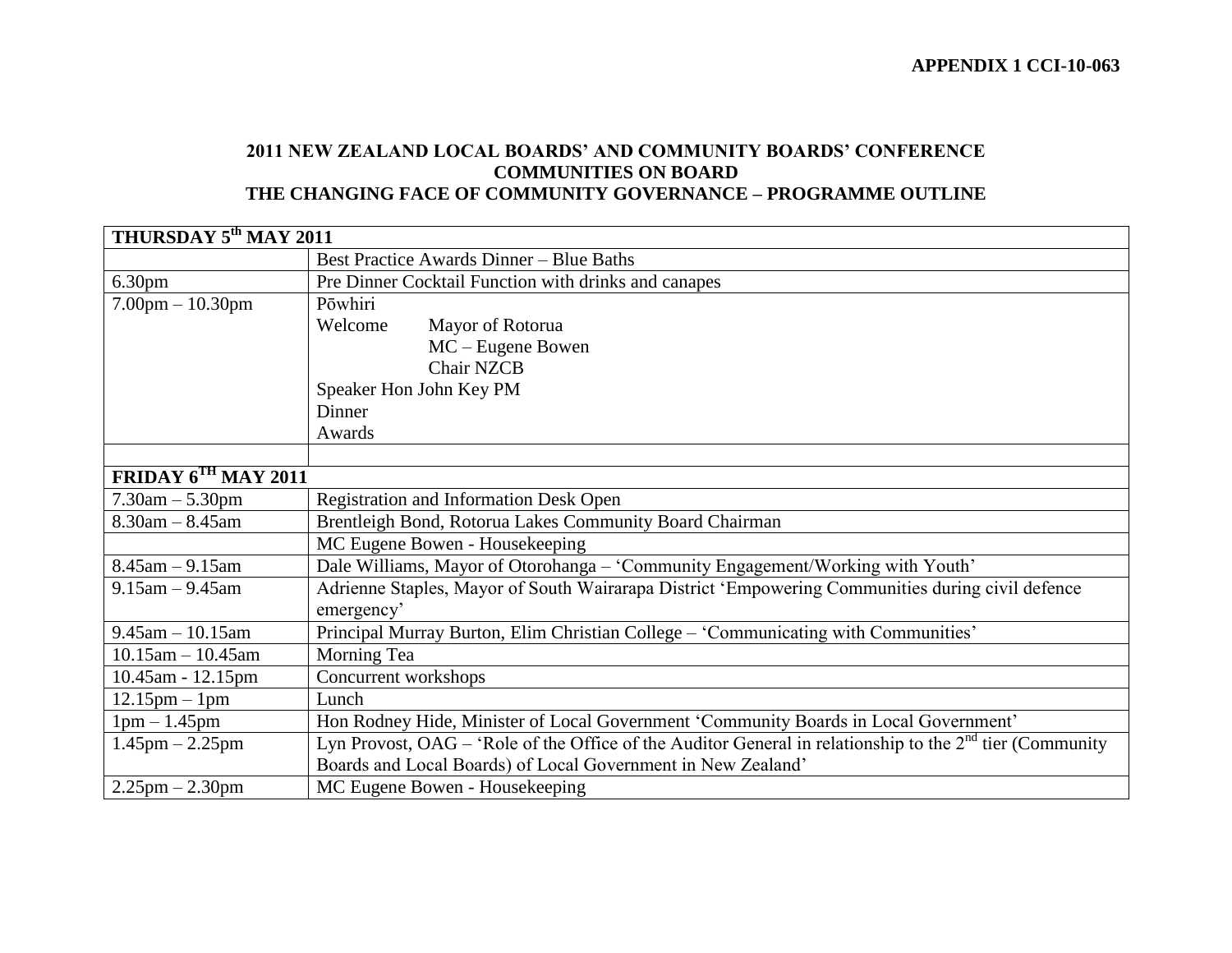| 2.30 <sub>pm</sub><br>3pm                  | Afternoon tea        |
|--------------------------------------------|----------------------|
| $\Omega$<br>3 <sub>pm</sub><br>4.30pm<br>_ | Concurrent workshops |
|                                            |                      |

| <b>CONCURRENT WORKSHOPS - FRIDAY 6TH MAY 2011</b> |                   |                        |                |                 |                |                |  |  |
|---------------------------------------------------|-------------------|------------------------|----------------|-----------------|----------------|----------------|--|--|
| $10.45AM - 12.15PM$                               |                   |                        |                |                 |                |                |  |  |
| Breakout $1 -$                                    | Breakout 2-       | Breakout $3-$          | Breakout $4-$  | Breakout $5-$   | Breakout $6-$  | Breakout 7 -   |  |  |
| <b>Bay Trust Forum</b>                            | Trust Forum or    | <b>First Sovereign</b> | Skellerup Room | Opus            | Works          | Sigma Room     |  |  |
|                                                   | Waiora Spa        | <b>Trust Room</b>      |                | International   | Infrastructure |                |  |  |
|                                                   | <b>Grand Hall</b> |                        |                | Room            | Room           |                |  |  |
| 'Mobile                                           | 'Legal Issues     | 'Aging                 | 'Empowering    | 'Water Quality' | 'Aspect of     | How to engage  |  |  |
| Communication                                     | affecting         | Population'            | communities    |                 | Youth'         | with your      |  |  |
| and Community                                     | Community         |                        | during a civil |                 |                | community'     |  |  |
| Engagement'                                       | Boards'           |                        | defence        |                 |                |                |  |  |
|                                                   |                   |                        | emergency'     |                 |                |                |  |  |
| $3pm - 4.30pm$                                    |                   |                        |                |                 |                |                |  |  |
| Breakout $1 -$                                    | Breakout $2 -$    | Breakout $3-$          | Breakout $4-$  | Breakout $5 -$  | Breakout $6-$  | Breakout $7 -$ |  |  |
| <b>Bay Trust Forum</b>                            | Trust Forum or    | <b>First Sovereign</b> | Skellerup Room | Opus            | Works          | Sigma Room     |  |  |
|                                                   | Waiora Spa        | <b>Trust Room</b>      |                | International   | Infrastructure |                |  |  |
|                                                   | <b>Grand Hall</b> |                        |                | Room            | Room           |                |  |  |
| 'Mobile                                           | 'Legal Issues     | 'Aging                 | 'Relationships | 'Water Quality' | 'Aspect of     | How to engage  |  |  |
| Communication                                     | affecting         | Population'            | between        |                 | Youth'         | with your      |  |  |
| and Community                                     | Community         |                        | Regional       |                 |                | community'     |  |  |
| Engagement'                                       | Boards'           |                        | Councils and   |                 |                |                |  |  |
|                                                   |                   |                        | Boards'        |                 |                |                |  |  |
|                                                   |                   |                        |                |                 |                |                |  |  |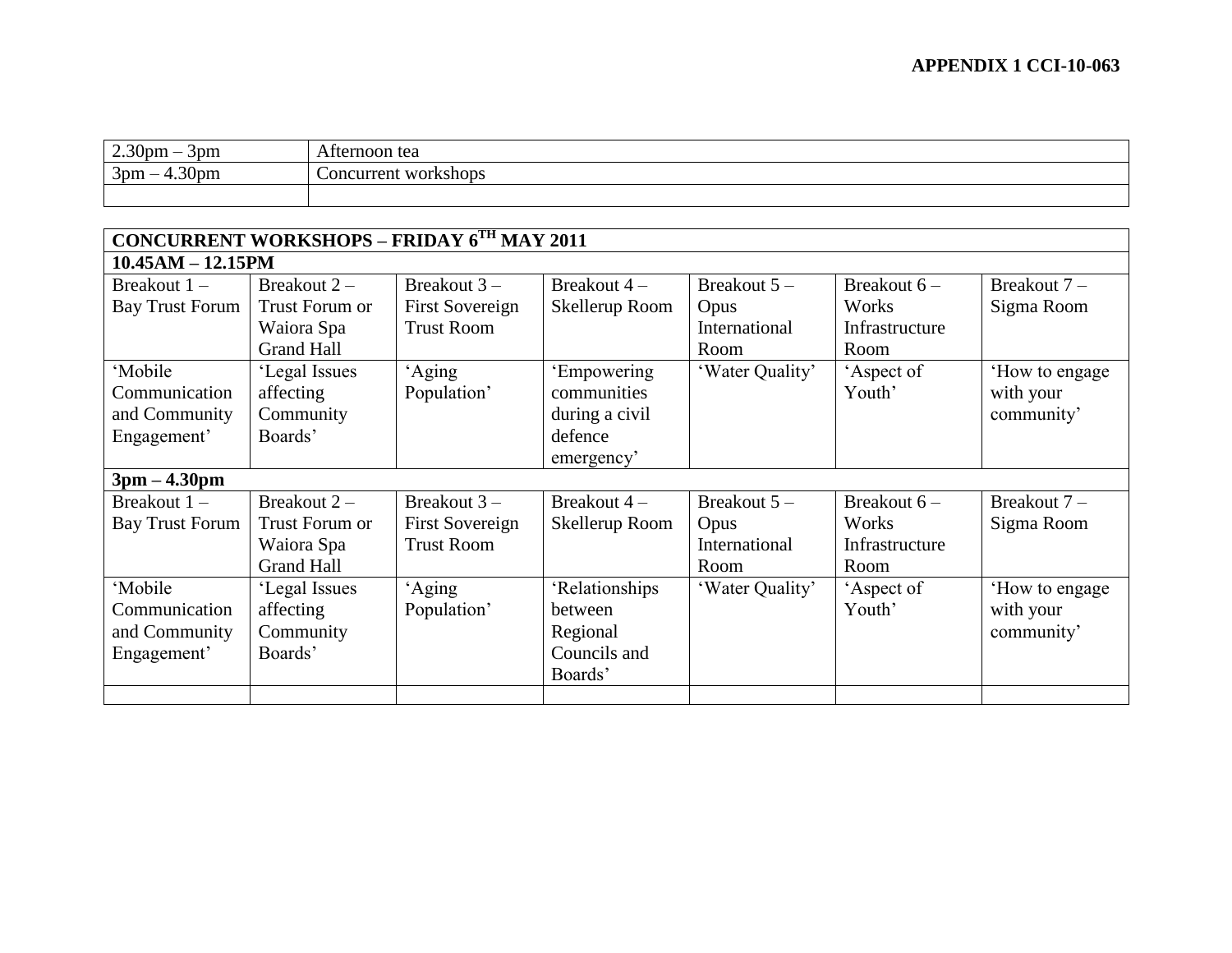**APPENDIX 1 CCI-10-063**

## **2011 NEW ZEALAND LOCAL BOARDS' AND COMMUNITY BOARDS' CONFERENCE COMMUNITIES ON BOARD THE CHANGING FACE OF COMMUNITY GOVERNANCE – PROGRAMME OUTLINE**

| <b>SATURDAY 7TH MAY 2011</b>       |                                               |  |  |  |
|------------------------------------|-----------------------------------------------|--|--|--|
| $8 \text{ am} - 5.30 \text{ pm}$   | <b>Registration and Information Desk Open</b> |  |  |  |
| $8.45$ am $-9$ am                  | $MC$ – Eugene Bowen                           |  |  |  |
| $9am - 9.30am$                     | Mayor of Auckland 'Super City'                |  |  |  |
| $9.30$ am $-10$ am                 | David Wilson, AUT - 'Local Boards'            |  |  |  |
| $10am - 10.30am$                   | Morning Tea                                   |  |  |  |
| $10.30$ am $-12$ noon              | Concurrent workshops                          |  |  |  |
| $12$ noon $-12.45$ pm              | Lunch                                         |  |  |  |
| $12.45 \text{pm} - 1.15 \text{pm}$ | Marcus Atareki 'Motivating Youth'             |  |  |  |
| $1.15$ pm $- 2.45$ pm              | Concurrent workshops                          |  |  |  |
| $2.45$ pm $-3.15$ pm               | Afternoon Tea                                 |  |  |  |
| $3.15$ pm $-4$ pm                  | <b>LGNZ</b> - Local Government TBA            |  |  |  |
| $4pm - 4.30pm$                     | 'Official Conference Closing'                 |  |  |  |
|                                    | MC Eugene Bowen                               |  |  |  |
|                                    | Mayor of Rotorua                              |  |  |  |
|                                    | Chair NZCB $-$ 2013 Conference                |  |  |  |
|                                    | Chair NZCB - Closing                          |  |  |  |
| 7pm                                | Optional Dinner - Hangi experience            |  |  |  |
|                                    |                                               |  |  |  |